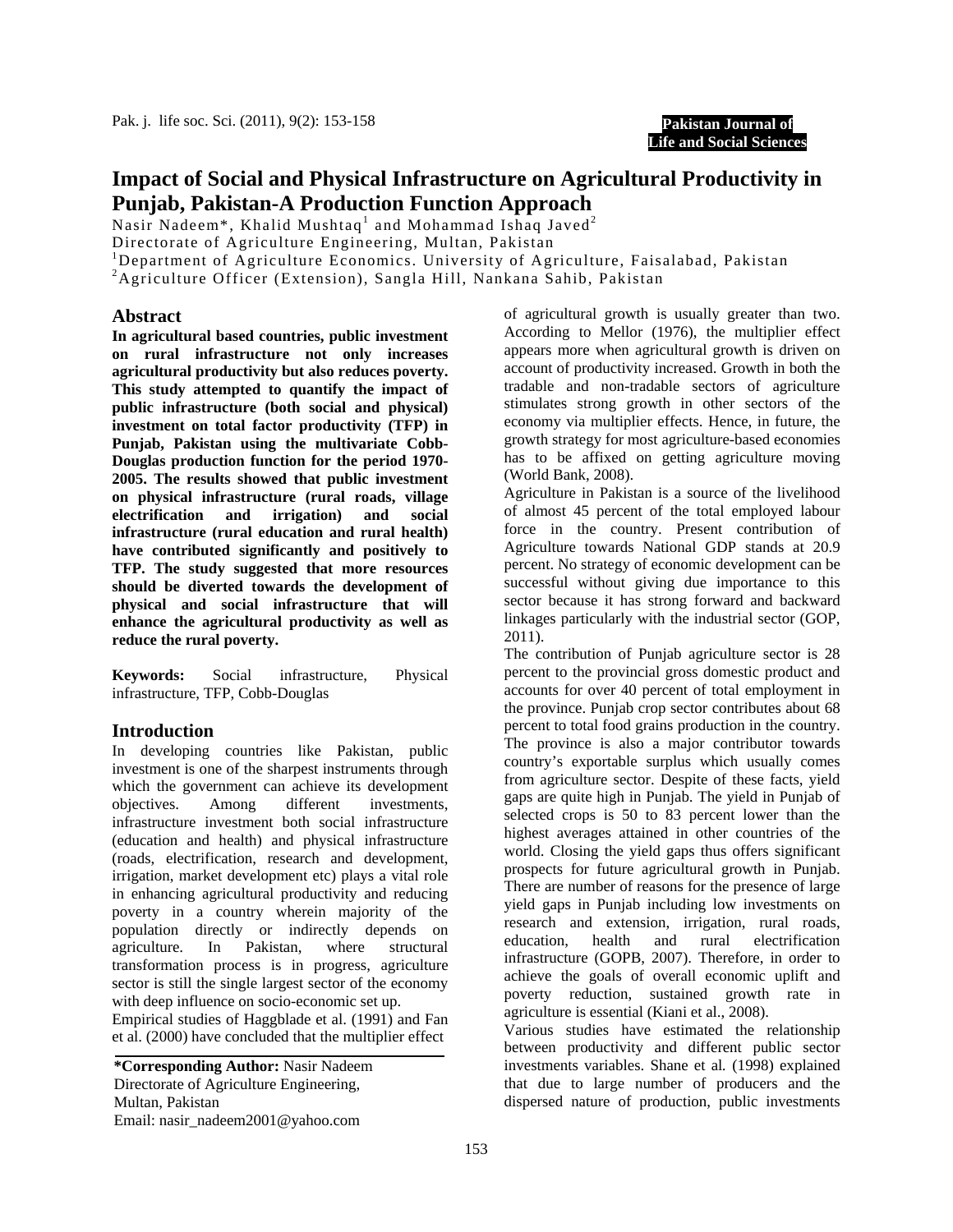had been a very important source of productivity growth for agriculture. They estimated that public agricultural research and development (R&D) and infrastructure account for 75 percent of the growth in agricultural productivity between 1949 and 1991. Fan et al.  $(2000)$  explored that in order to reduce rural poverty; the Indian government should give highest priority to additional investments in rural roads and agricultural research. According to them these types of investment have larger impact on productivity growth and poverty reduction than any other public investment. They also revealed that government spending on education has the third largest marginal impact on rural poverty and productivity growth. Other investments such as irrigation, soil and water conservation, health, and rural and community development has only modest impacts on growth and poverty per additional rupee spent.

According to Fan et al. (2002) government spending on production-enhancing investments, such as agricultural research and development (R&D), irrigation, rural education, and infrastructure (including roads, electricity, and telecommunications) all contributed to agricultural productivity growth and reduce regional inequality and rural poverty in China. They also found that government expenditure on education has the largest impact on poverty reduction and very high returns to growth in agriculture and rural economy as a whole. Mamatzakis (2003) calculated a model of Greek agriculture's technology and behavior by dual cost function approach by using the data of 1960-1995. The empirical estimates indicate that public infrastructure investment provide significant returns to agriculture and productivity growth. Fan et al*.*  (2004) illustrated that despite Thailand's middle income status, most government investments such as agricultural R&D, irrigation, rural education, and infrastructure (including roads and electricity), has positive marginal impacts on agricultural productivity growth and rural poverty reduction. Bloom et al. (2004) found that life expectancy and schooling have a positive and significant effect on GDP by using 2SLS technique. Improvements in health increase output not only through labour productivity, but also through the Capital accumulation. Study also revealed that improvement of one year in a population's life expectancy resulted into an increase of 4% in output. Cole and Neumayer (2006) estimated the impact of poor health indicators that are particularly problematic in developing regions (malnutrition, malaria and waterborne diseases) and revealed that impact of poor health on TFP to be negative, significant, and robust across a wide variety of specifications. Malik (2006) explained that if OLS is used then there is no significant relationship

between health status and economic growth. However, when 2SLS is used then study finds highly significant effect of health indicators (infant mortality rate, life expectancy rate and crude health rate) on economic growth in India. Ashok and Balasubramanian (2006) examined the role of infrastructure on total factor productivity in India. The results of the study clearly establish that the investments in rural infrastructure like roads, irrigation, rural markets, and rural literacy increase the total factor productivity in Tamil Nadu agriculture.

Limited empirical work is found in Pakistan as regard the relationship between agricultural productivity and public investment. According to Rosegrant and Evenson (1993) agricultural research, high yielding varieties (HYVs), literacy, and share of irrigation are the major sources of total factor productivity growth. Pasha et al. (2002) quantified the contribution of different factors to growth of total factor productivity both for the individual sectors and for the economy as a whole. They examined the role of different factors in influencing the level of TFP of agriculture in Pakistan on a long-term basis for the period of 1972- 73 to 1997-98. They concluded that human capital improvement accounts for 1.6 to 1.8 percent annually in total factor productivity and TFP can be increased by investing more in education, especially at the primary and the secondary level. Akram et al. (2009) investigated the impact of different health indicators on Economic growth in Pakistan. They concluded that impact of health is only a long run phenomenon because no significant relationship between health and economic growth was seen in the short run. Kiani et al. (2008) evaluated the impact of different investments on total factor productivity in Punjab using Almon distributed lag model. The study concluded that besides research expenditures, roads, number of tractors, and tube wells showed positive and significant impact on TFP in the crops subsector.

In Punjab, only few studies have been done in the area of public spending in agricultural productivity. However, there is little or no quantitative evidence of public spending on social (education and rural health) and physical infrastructure like village electrification with respect to their impact on agricultural total factor productivity is seen in empirical literature. So in this regard, this will be a useful contribution in the empirical literature and for the policy makers in future. The main objective of this study was to examine the relationship between the public spending on physical infrastructure and social infrastructure and total factor productivity in the province because TFP is conceptually superior measure to study the impact of infrastructural variables, as it explains the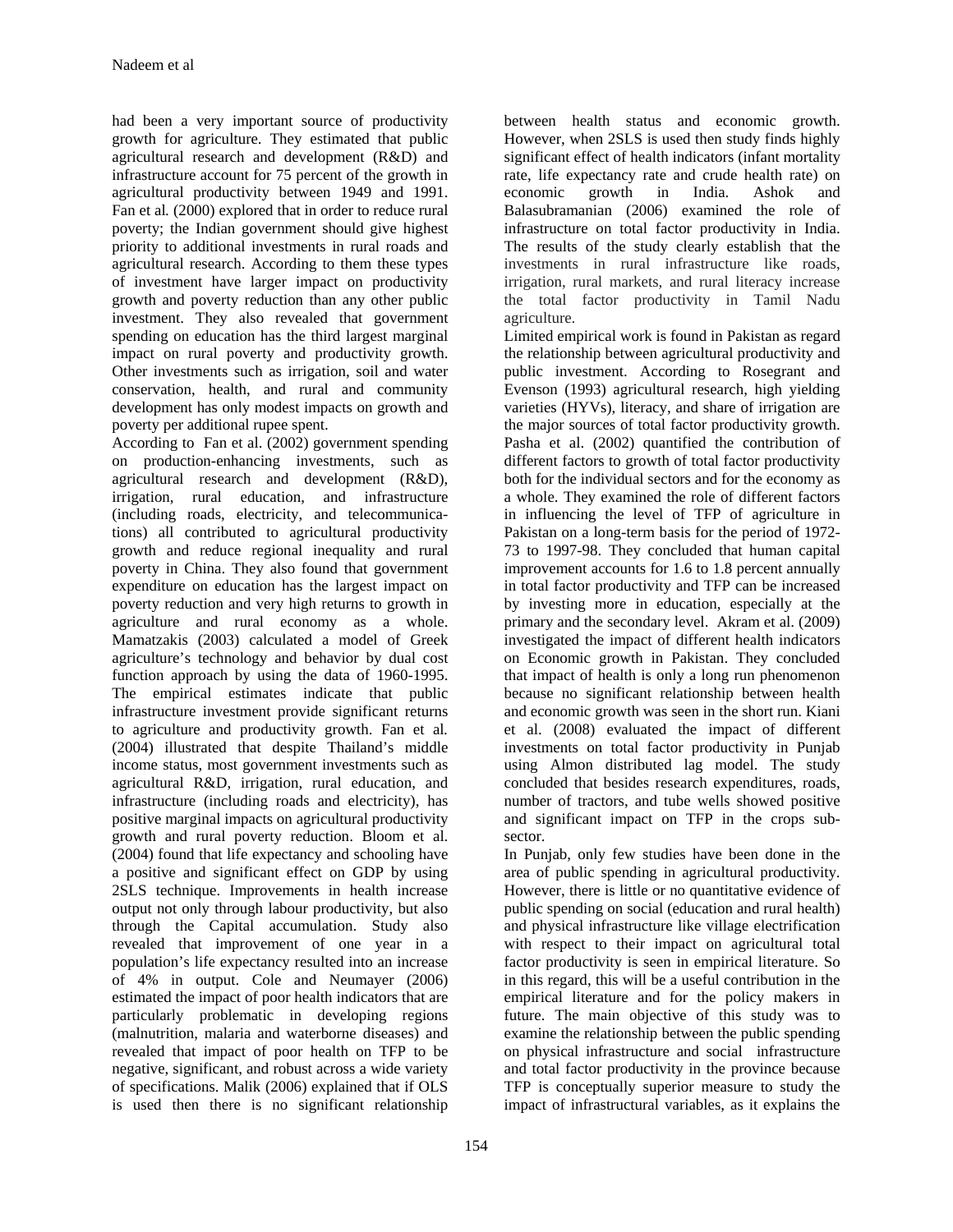growth in output which is not explained by the growth in the traditional inputs.

### **Materials and Methods**

In order to analyze the relationship between investment variables and total factor productivity, we use Cobb- Douglas Production function.

$$
TFP_{t} = AW_{t}^{\gamma} \prod_{j=1}^{k} X_{j}^{\beta_{j}} e^{\mu} \qquad (1)
$$

In log form of our model would be as under:

 $\ln TFP = \ln A + \ln W_t + \beta_t \ln X_t + \beta_2 \ln X_t + - -\beta_m \ln X_t$  (2) However, the linear form of our model would be

$$
\ln TFP_{t} = \ln A + \ln W_{t} + \sum_{i=1}^{n} \beta_{i} \ln X_{i} + \mu_{t}
$$
 (3)

Where

 $TFP_t$  = is aggregate Total Factor Productivity of Punjab's crop and livestock sub-sectors.

X= represents investment variables of physical infrastructure, social infrastructure and agriculture.

 $W = i s a$  dummy variable representing weather effect.

#### **Data**

Data sources and description is presented in Table 1. Data on rural education, agriculture, irrigation and rural health includes both development and non development expenditures while data on rural roads comprises of only development expenses and data on all variables except village electrification were taken from various copies of Annual Development Plans and Budget copies, Government of the Punjab, Pakistan. The data on village electrification are taken from various copies of Punjab Development Statistics. To make real, the data has been deflated by the GDP deflator by taking 2000-01 as base year.

#### **Results and Discussion**

Summary statistics of the model showing mean and Standard Deviation of the variables is presented in Table 2. The mean of all the variables except DM is found hovering around 5 while Standard Deviation of all the variables except variable RHE (-5) is below 0.5.

We estimated the model (3) which is linear in logarithms and results are presented in Table 3. The signs of the coefficients are according to *a priori* expectations in the model.

The results indicated that the coefficient of variable RHE  $(-5)$  is significant at 1% level of significance. The highest impact of the variable is observed at lag 5. Our result also get support from the result of Akram et al. ( 2009 ) who concluded that impact of health is only a long run phenomenon. The value of coefficient illustrates that a 1 percent increase in the investment on social infrastructure, increases TFP by

0.13. The results of this study are conforming to other studies e.g., Fan et al. (2002, 2004), Shakeri (2004) and Pasha et al. (2002). The calculated elasticity of the variable (RVRI) was 0.24 which is highly significant. Thus a 1 percent increase in the investment on physical infrastructure such as rural roads, irrigation and village electrification increases TFP by 0.24 percent. This result supports other studies such as Leinbach (1983) who concluded that rural road development contributed to higher productivity. Binswanger et al. (1993) and Ashok and Balasubramanian (2006) found that easier access to markets, technology and better roads raised farm and non-farm production by providing accessibility to relevant inputs at lower cost. Fan et al*.* (2000) revealed a positive and significant impact of rural infrastructure investment on TFP. Moreover, the increasing use of technology during Green Revolution played an important role in boosting agricultural production and productivity in Pakistan and the province of Punjab. The assured irrigation water through installation of electric tube wells and canals is one the essential elements in enhancing productivity in the country. Kiani et al. (2008) found a positive and significant impact of tubewells on TFP in crop sub-sector in the province of Punjab, Pakistan, Shakeri (2004) concluded that investment on rural infrastructures, road, agriculture R&D, irrigation, rural education, electrification etc. are prior conditions of rural-agricultural sector development and Fan et al. (2002, 2004) also observed a positive marginal impact of electrification and other investment variables on agricultural productivity growth and rural poverty reduction. The estimated coefficient of agriculture (AGRI) variable is 0.21. Hence, a 1 percent increase in investment on agriculture increases TFP by 0.21 percent. No strategy of economic development can be successful without giving due importance to this sector as it has forward and backward linkages particularly with the industrial sector (GOP, 2011). Dummy variable which represents the weather effect also disclose its significance effect on TFP.

The Durbin-Watson (DW) statistics imply that there is no serial correlation in the model. Time series analysis often confronts a problem of multicollinearity among regressors of a model. In case of high multicollinearity, the authenticity of results becomes less reliable. In order to check multicollinearity different criteria have been suggested including Variance Inflation Factor (VIF) and Eigenvalues (Gujrati, 2003). Table 4 presents the Collinearity Statistics among the independent variables of the model. The results of the table imply that there exists no problem of multicollinearity.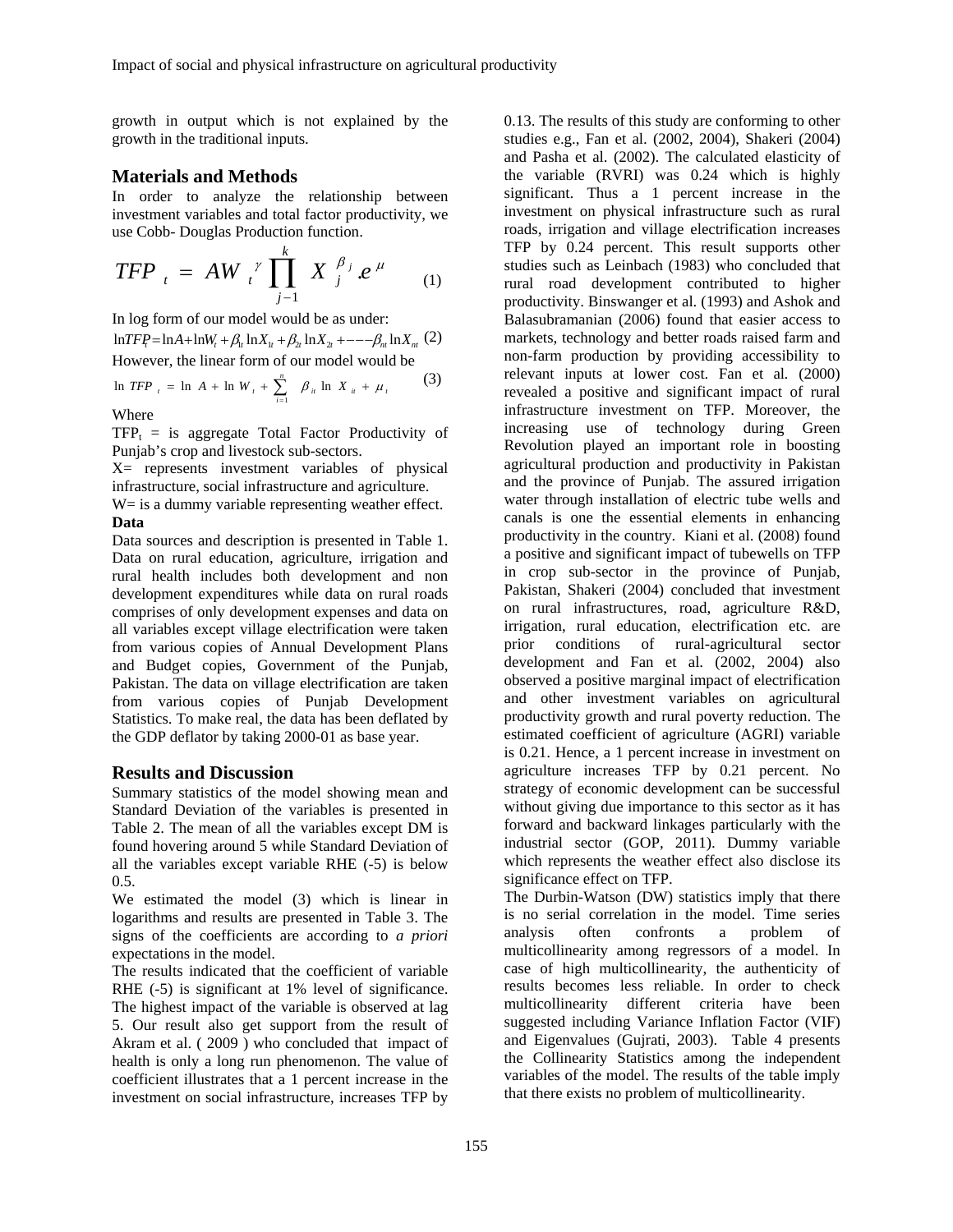#### **Table 1 Variables Description and Data Sources**

| Variables   | Description                                                                                                                                                                                                                        |
|-------------|------------------------------------------------------------------------------------------------------------------------------------------------------------------------------------------------------------------------------------|
| <b>TFP</b>  | Punjab's Total Factor Productivity which is estimated by taking both agriculture and livestock sub-                                                                                                                                |
|             | sectors for the period of 1970-2005 and has been taken from Nadeem et al. (2010).                                                                                                                                                  |
| <b>RHE</b>  | Expenditure on rural health and education. The expenditure data on rural health and rural education is                                                                                                                             |
|             | not readily available from literature. However, it is estimated from expenditures on primary education                                                                                                                             |
|             | and expenditure on health in the province on the basis of percentage share of rural population in the                                                                                                                              |
|             | total population of the Province of Punjab. The data on data on primary education and health was                                                                                                                                   |
|             | obtained from various issues of Annual Development Plans and budget copies.                                                                                                                                                        |
| <b>RVRI</b> | Expenditure on rural roads, irrigation infrastructure and number of village electrified in the province.                                                                                                                           |
|             | Data on rural roads are available only for 1985-2005. To derive expenditure on rural roads, data for                                                                                                                               |
|             | 1970-1984 are extrapolated on the basis of the percentage share of the rural roads in the total                                                                                                                                    |
|             | provincial roads. Expenditure on rural roads is calculated as per kilometer expenditure multiplied by                                                                                                                              |
|             | one fifth of the expenditure on total rural road length that is we assume that cost per unit of rural                                                                                                                              |
|             | roads is one fifth that of urban roads.                                                                                                                                                                                            |
|             | Data on expenditure on irrigation infrastructure and village electrified are collected from various                                                                                                                                |
|             | copies of Development Plans, Budget Copies and Punjab Development Statistics, Government of the                                                                                                                                    |
|             | Punjab.                                                                                                                                                                                                                            |
| AGRI        | Aggregate expenditures on crop and livestock sub-sectors in the Province of Punjab. The data were                                                                                                                                  |
|             | collected from both annual development plans and budget copies of the province.                                                                                                                                                    |
| <b>DI</b>   | . The second contract of the function of the second contract of the second contract of $\mathcal{C}$ , which is a second contract of the second contract of the second contract of the second contract of the second contract of t |

DM Dummy variable to capture the influence of weather, floods etc. DM takes the value of unity for the years 1970, 1971, 1973, 1974, 1983, 1993, 2000, 2001, 2003, 2005 and zero otherwise.

Note: All variables except DM are used as index variables in the model.

|  | <b>Table 2 Summary Statistics of the Model</b> |  |  |  |
|--|------------------------------------------------|--|--|--|
|  |                                                |  |  |  |

| Variables   | Mean | <b>Std. Deviation</b> |
|-------------|------|-----------------------|
| <b>TFP</b>  | 4.98 | 0.21                  |
| $RHE(-5)$   | 5.88 | 0.68                  |
| <b>RVRI</b> | 5.29 | 0.27                  |
| AGRI        | 5.38 | 0.36                  |
| DМ          | 0.23 | 0.43                  |

We estimate the model (3) which is linear in logarithms and results are presented in Table 3. The signs of the coefficients are according to *a priori* expectations in the model.

#### **Summary and Conclusions**

This study attempted to quantify the impact of public infrastructure (both social and physical) investment on total factor productivity (TFP) in Punjab, Pakistan using the multivariate Cobb-Douglas production function for the period 1970-2005. The results showed that, public investment on social infrastructure, physical infrastructure and agriculture have contributed significantly and positively to total factor productivity. The tests of autocorrelation and multicollinearity also confirmed that there was no problem of autocorrelation and multicollinearity in the model.

According to World Bank (2008), the growth originating in agriculture is four times more effective in reducing poverty than the growth coming from non-agriculture sectors. The results of the study suggest that investment in both social and physical infrastructure will enhance agricultural productivity in the province. The increase in agricultural

**Table 3 Regression Results of Public Investments on Total Factor Productivity in Punjab,** 

| Pakistan                 |                               |
|--------------------------|-------------------------------|
| Variables                | Coefficients                  |
| Constant                 | $1.84(7.99)*[0.00]$           |
| RHE $(-5)$               | $0.13(4.78)*[0.00]$           |
| <b>RVRI</b>              | $0.24(5.10)*[0.00]$           |
| AGRI                     | $0.21(4.46)*(0.00)$           |
| DM                       | $-0.04$ ( $-1.99$ ) ** [0.06] |
| R-square                 | 0.959                         |
| <b>Adjusted R-square</b> | 0.953                         |
| <b>DW-Statistics</b>     | 2.00                          |

\*, \*\* show significance at 1 and 5 percent, respectively; Values in parenthesis are t-ratios while values in Brackets are p-values

**Table 4 Collinearity Statistics of Public Investment Variables**

| у агтартсэ  |                                   |            |  |  |
|-------------|-----------------------------------|------------|--|--|
| Variables   | Variance Inflation<br>Factor VIF) | Eigenvalue |  |  |
| $RHE(-5)$   | 5.23                              | 0.001      |  |  |
| <b>RVRI</b> | 2.25                              | 0.006      |  |  |
| AGRI        | 4.20                              | 0.0004     |  |  |
| DМ          | 1 23                              | O 71       |  |  |

productivity will further reduce the rural poverty by improving the socio-economic conditions of a large segment of rural population which directly or indirectly involved in agricultural related activities and would ensure food security. The results illustrate that investment on physical infrastructure has the largest impact on agricultural productivity. Low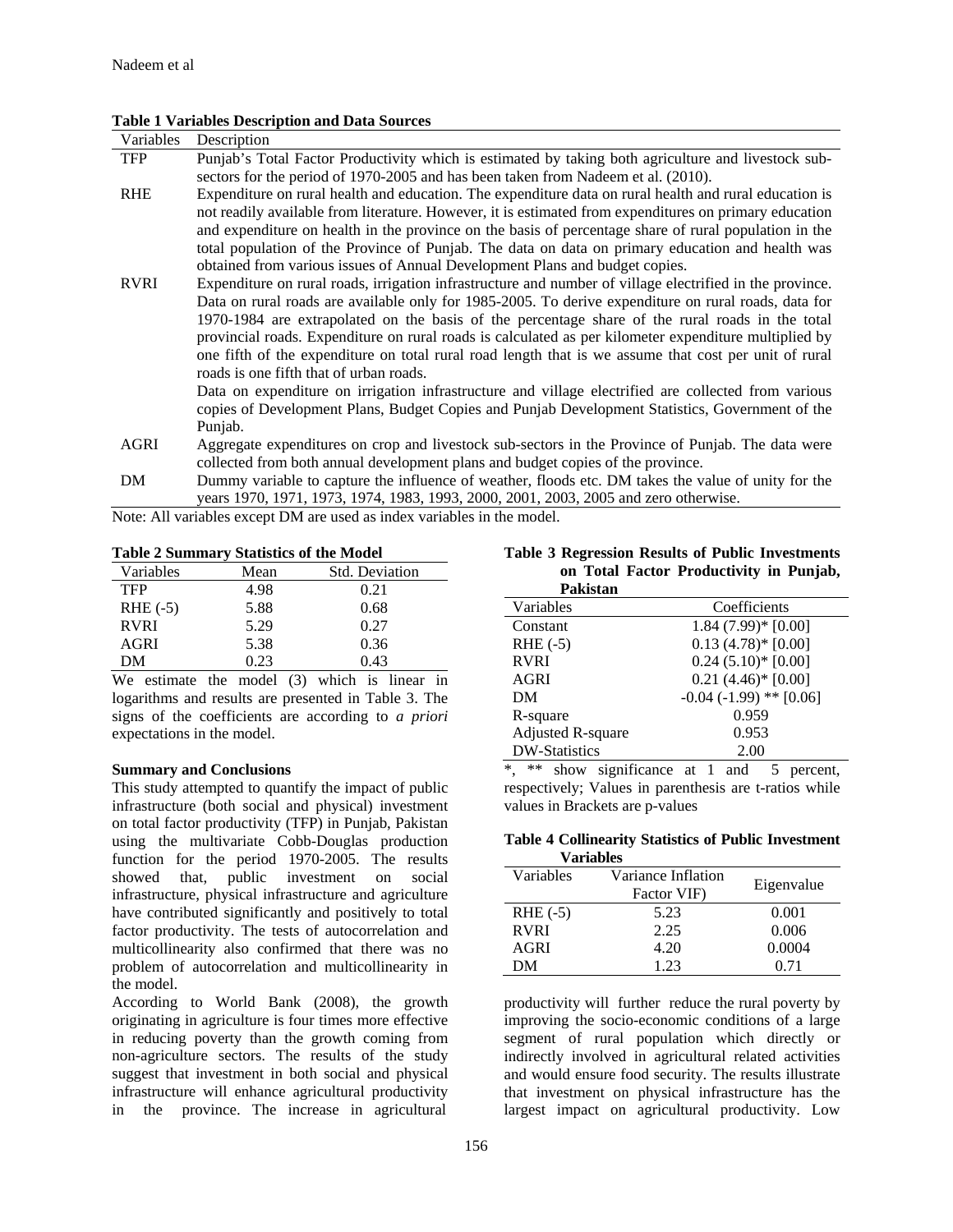investment on rural roads and irrigation can be a major impediment towards enhancing productivity and improving the socio-economic conditions of the farmers due to weak linkages between rural and urban markets, high transportation cost and non availability of inputs at proper time and shortage of irrigation water etc. Hence, the study suggested that more resources should be diverted towards physical infrastructure. However, the importance of social infrastructure can not be neglected. Primary education especially rural primary education may affect the productivity through technical efficiency of farming community. To the best of our knowledge there exists no study which has evaluated the impact of rural health investment on TFP in Punjab agriculture sector. The study also suggested a due share of investment on rural health in the province because most of the rural population deprive of health facilities at their door step. Proper availability of health facilities at village level will not only provide a sense of mental satisfaction but also reduce their expenses on health and will save their precious time by taking a patient to the nearest hospital in the city.

#### **References**

- Akram N, IH Padda and M Khan, 2009. The long term impact of health on economic growth in Pakistan. Paper presented in 24<sup>th</sup> AGM conference of the Pakistan Society of Development Economists, Pakistan Institute of Development Economics, Islamabad. March 31- April 02.
- Ashok KR, and R Balasubramanian, 2006. Role of infrastructure in productivity and diversification of agriculture. Final Draft Report. Funded By South Asia Network of Economic Research Institutes (SANEI) Pakistan Institute of Development Economics, Islamabad, Pakistan. www.saneinetwork.net/pdf/SANEI\_VII/proj ect\_3.pdf. Accessed on 04-04-2010.
- Binswanger HP, SR Khandler and MR Rosenzweig, 1993. How infrastructure and financial institutions affect agricultural output and investment in India, Journal of Development Economics 41: 337-66.
- Bloom DE, D Canning and J Sevilla, 2004. The effect of health on economic growth: A production function approach*.* World Development, 1-13*.*
- Cole MA and E Neumayer, 2006. The impact of poor health on total factor productivity. Journal of Development Studies, 42: 918-938.
- Fan S, P Hazell and S Thorat, 2000. Government spending, growth, and poverty in rural India.

American Journal of Agricultural Economics, 82: 1038–1051.

- Fan S, L Zhang and X Zhang, 2002. Growth, inequality, and poverty in rural China: The role of public investment, Research report No.125. International Food Policy Research Institute, Washington, DC.
- Fan S, S Jitsuchon and J Methakunnavut, 2004. The importance of public investment for reducing rural poverty in middle income countries: The case of Thailand. DSGD Discussion Paper No.7, International Food Policy Research Institute.
- GOP, 2011. Economic Survey of Pakistan 2010-11. Finance Division. Economic Advisor's Wing, Islamabad.
- GOPB, 2007. Punjab Economic Report, Government of the Punjab, Lahore.
- Gujarati DN, 2003. Basic Econometrics.  $4<sup>th</sup>$  ed. New York: McGraw-Hill Publishing Co.
- Haggblade S, J Hammer and P Hazell, 1991. Modeling agricultural growth multipliers. American Journal of Agricultural Economics, 73: 361-374*.*
- Kiani, A.K., M. Iqbal and T. Javed, 2008. Total factor productivity and agricultural research relationship: Evidence from crops sub-sector of Pakistan's Punjab. European Journal of Scientific Research, 23: 87-97.
- Leinbach TR, 1983. Transport evaluation in rural development: An Indonesian case study. Third World Planning Review, 5: 23-35.
- Malik G, 2006. An examination of the relationship between health and economic growth. Indian Council for Research on International Economic Relations (*ICRIER)*  Working Paper No. 185.
- Mamatzakis EC, 2003. Public infrastructure and productivity growth in Greek agriculture. Journal of Agricultural Economics, 29: 169- 180
- Mellor JW, 1976. The New Economics of Growth. New York: Cornell University Press.
- Nadeem N, MS Javed, SA Adil and S Hassan, 2010. Estimation of total factor productivity growth in agriculture sector in Punjab, Pakistan: 1970-2005. Pakistan Journal of Agriculture Sciences, 47: 1-6.
- Pasha HA, AG Pasha and K. Hyder, 2002. The slow down of the growth of total factor productivity in Pakistan. Social Policy and Development Centre SPDC, Karachi, Pakistan, Research Report No. 44.
- Rosegrant MW and RE Evenson, 1993. Agricultural productivity growth in Pakistan and India: A comparative analysis. Pakistan Development Review 32: 433-51.